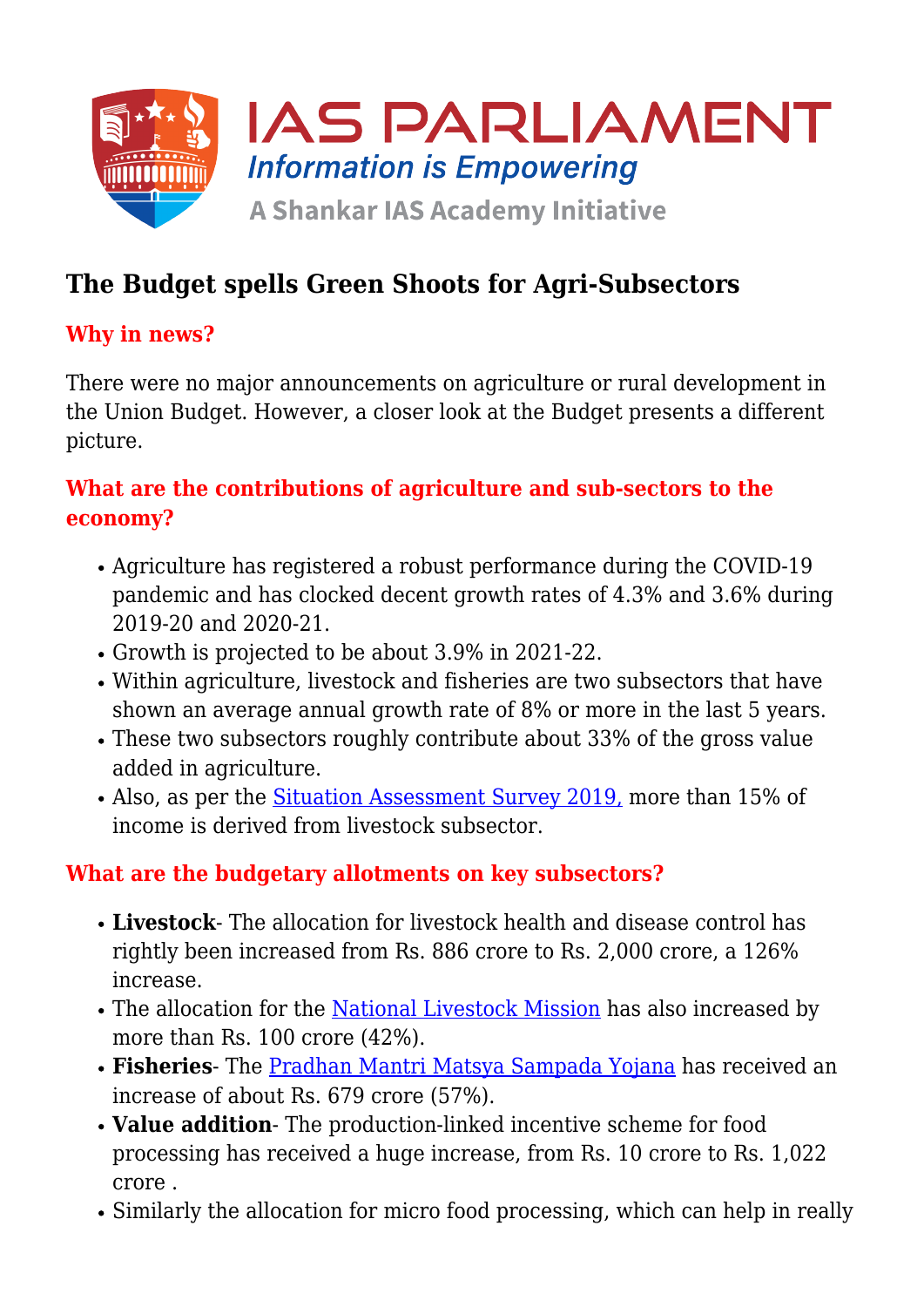small enterprises has increased by 125%.

- **Crop production** The allocation for the Rashtriya Krishi Vikas Yojana (a programme to ensure holistic development of agriculture and allied sectors) has been increased by Rs. 8,000 crore, a 400% increase.
- Various other programmes such as the [Pradhan Mantri Krishi Sinchayee](https://www.iasparliament.com/current-affairs/prelim-bits-04-11-2017) [Yojana](https://www.iasparliament.com/current-affairs/prelim-bits-04-11-2017) (PMKSY) (to improve farm productivity), [Paramparagat Krishi](https://www.iasparliament.com/uploads/downloads/Government_Schemes_I_www.iasparliament.com.pdf) [Vikas Yojana](https://www.iasparliament.com/uploads/downloads/Government_Schemes_I_www.iasparliament.com.pdf) (a programme to increase soil the production of healthy food through organic practices), etc. have been brought under the RKVY fold this year.
- **Agri-infrastructure** The allocation for the Agriculture Infrastructure Fund (AIF) has been increased by 150%.
- The central sector scheme of Formation and Promotion of 10,000 Farmer Produce Organisations (FPOs) has also received an allocation of Rs. 500 crore (100% increase).

## **What sectors received reduced allocations?**

- **Output price support** The [Pradhan Mantri Annadata Aay SanraksHan](https://www.iasparliament.com/current-affairs/pradhan-mantri-annadata-aay-sanrakshan-abhiyan-pm-aasha) [Abhiyan \(PM-AASHA\)](https://www.iasparliament.com/current-affairs/pradhan-mantri-annadata-aay-sanrakshan-abhiyan-pm-aasha) has received an allocation of just Rs. 1 crore.
- The allocation for the price support programme of pulses and oilseeds (the Market Intervention Scheme and Price Support Scheme, or MIS-PSS) has decreased by 58%.
- The allocation for price stabilisation fund meant to address extreme volatility in the prices of perishables has declined by 33%.
- **Subsidies** The budgeted estimate of fertilizer subsidy has shown a decline of nearly 25%.
- Similarly, the food subsidy has shown a decline of nearly 28%.
- **Rural development** Rural development programmes such as Pradhan Mantri Gram Sadak Yojana (connectivity to unconnected habitations), Pradhan Mantri Awas Yojana (housing for all in urban areas), and National Rural Livelihood Mission have received small increase in allocations.
- Mahatma Gandhi National Rural Employment Guarantee Scheme (MGNREGS), a rural employment programme which has been instrumental in reducing rural distress during the pandemic has received lower allocation by about Rs. 25,000 crore (25% decrease).

### **What transformative steps were announced in the Union Budget for agri sector?**

Promotion of kisan drones and encouraging start-ups to improve value chains of farm produce are welcoming.